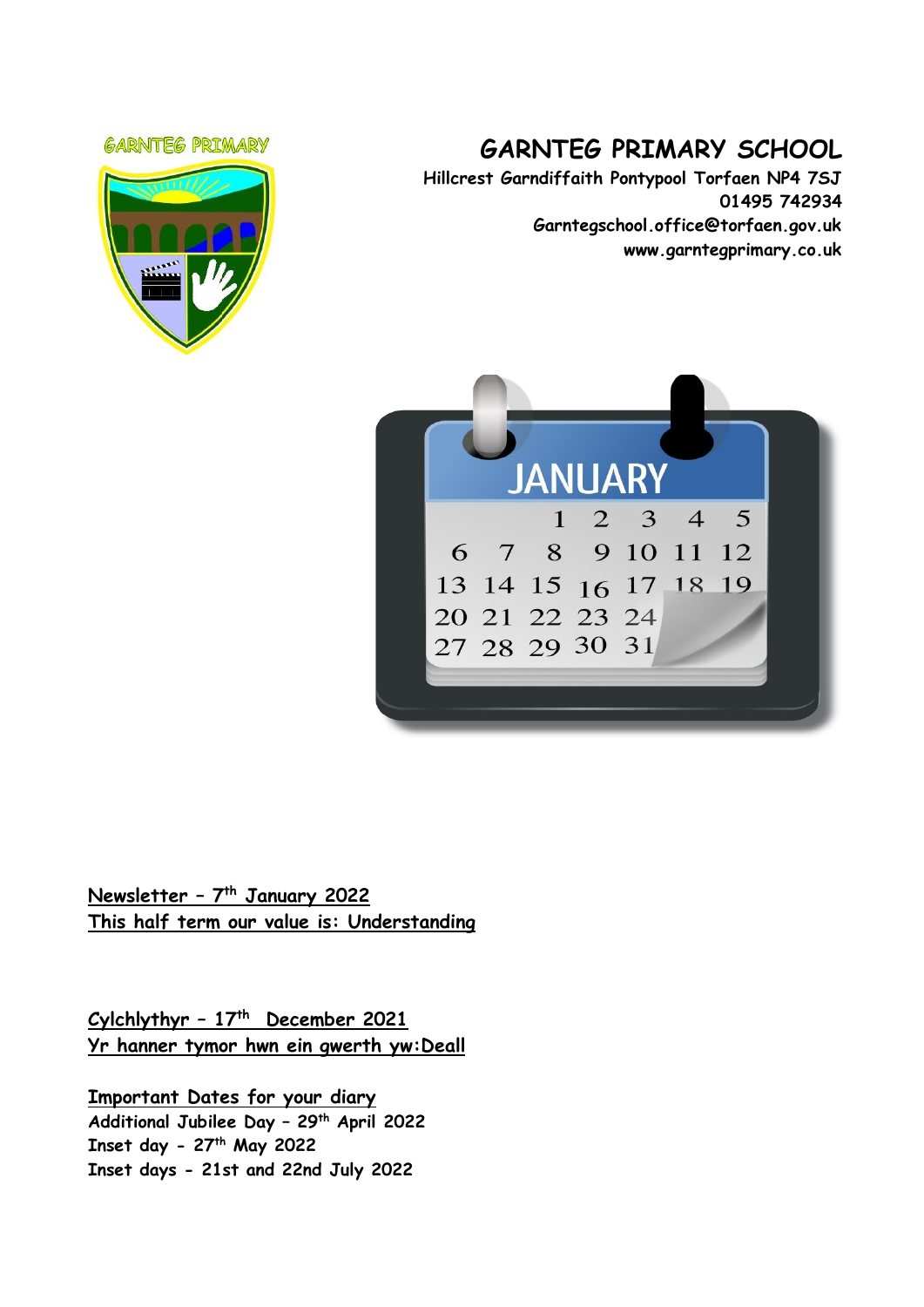**Dear Parents/Carers, Annwyl Rhieni/Sy'n ofalwyr**

**Happy,Healthy New Year everyone, we hope you all enjoyed the Christmas break. It has been fabulous welcoming the children back and starting our new exciting topics in class this week.**

### **LFT Tests for pupils**

**Here is a link to order LFT tests online for pupils if you are unable to access any through the local pharmacy. Https://gov.wales Get our App: edsp.co/app. If you are still unable to receive an LFT test for your child, Primary schools have a very small supply available for emergency testing. Further supplies of tests will be available from schools during the next week.**

#### **Message to parents from Torfaen Education Service**

**Dear parents and carers**

**Happy New Year - I hope you and your families are well and you had an enjoyable Christmas.**

**Over the Christmas period, there have been a number of Welsh Government decisions which will impact all schools in Wales and your child's headteacher will be in touch to explain how they will affect you.**

**Some changes will affect all pupils and I thought it might be helpful to set these out ahead of the return to school.**

#### **Testing**

**There will be far greater use of lateral flow tests (LFT) this term. Secondary aged pupils and all school staff will now be asked to test every Monday, Wednesday and Friday. If they have a positive LFT result they will be required to book a PCR and isolate.**

**If your child is identified as a close contact of a positive case, they will be required to do a LFT every day for 7 days. If the result of the daily test is negative, they should continue to attend school.**

**If you are a parent of a primary aged pupil, you can obtain LFT tests online by visiting [https://gov.wales/get-rapid-lateral-flow-covid-19-tests-if-you-do-not-have-symptoms](https://eur03.safelinks.protection.outlook.com/?url=https%3A%2F%2Fgov.wales%2Fget-rapid-lateral-flow-covid-19-tests-if-you-do-not-have-symptoms&data=04%7C01%7CSharron.Williams%40torfaen.gov.uk%7C282bf50218b54f2c723d08d9d06363c0%7C2c4d0079c52c4bb3b3cad8eaf1b6b7d5%7C0%7C0%7C637769947554476080%7CUnknown%7CTWFpbGZsb3d8eyJWIjoiMC4wLjAwMDAiLCJQIjoiV2luMzIiLCJBTiI6Ik1haWwiLCJXVCI6Mn0%3D%7C3000&sdata=ucIcJEtymuT9At%2Fy91bRT%2FgILtfF0wV7r9IfajTmHKI%3D&reserved=0) or from participating local pharmacies, a list of which can be found in the link. If you are unable to do this, primary schools have a very small supply available for emergency testing.**

#### **Staff Shortages**

**The impact of Omicron has meant there are increasing numbers of staff in businesses and public services across Wales that are required to isolate after contracting the virus. Over the Christmas period this has been impacting the Health Service and many parts of the economy. Before Christmas**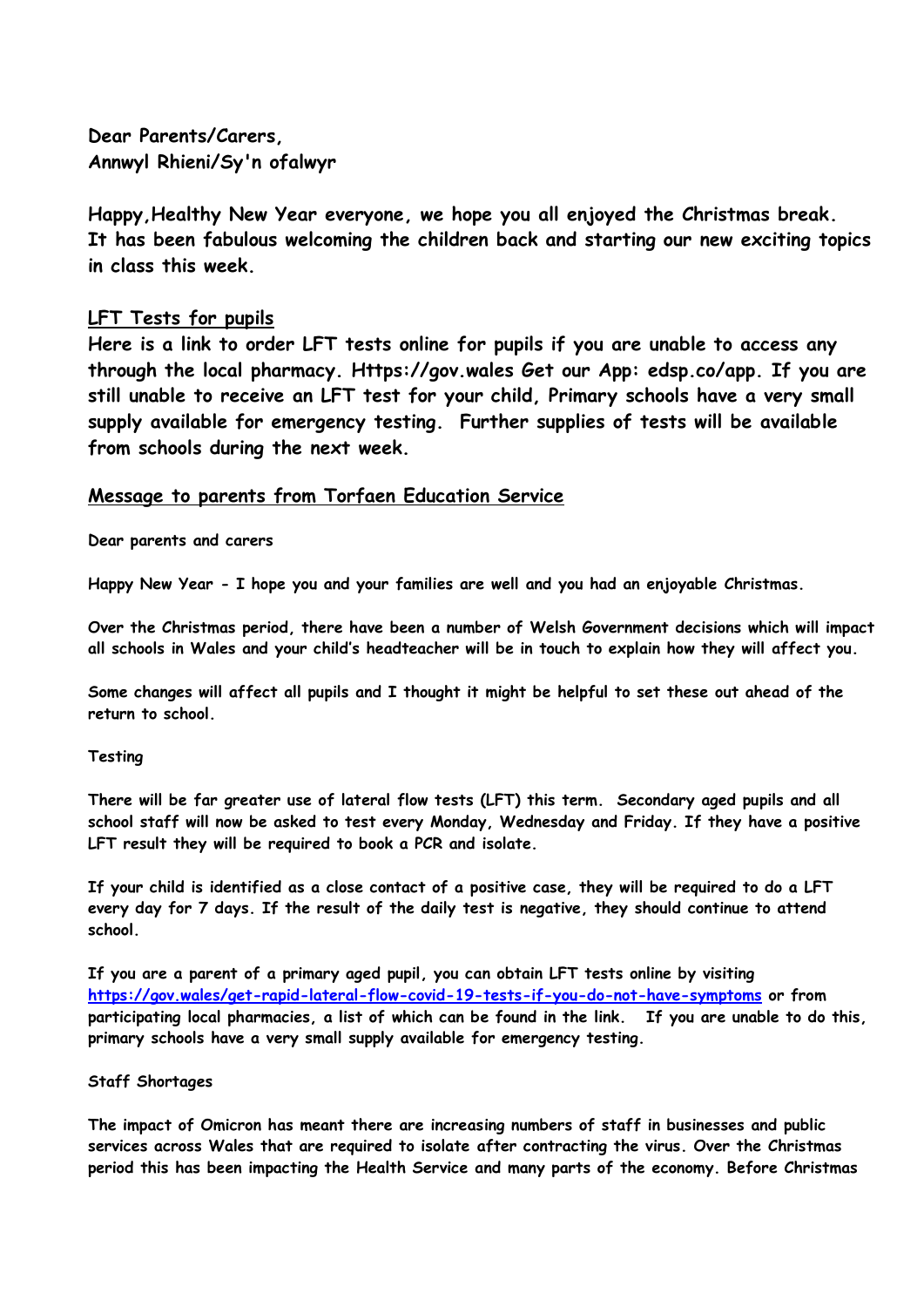**we were able to keep almost all of our schools open to all learners consistently, but we must now face the possibility that some classes, or year groups may have to close over the coming weeks.** 

**Headteachers are assessing the situation in their own schools but, as you can imagine, the situation on positive cases changes on a daily basis. Our school staff have been spending the first two days back in school planning on how they can maintain face to face learning in school whenever possible. The council and head teachers are also keen to keep breakfast clubs and planned after school activities in place too.** 

**One challenge facing headteachers is the time they have to make decisions following the result of a positive test from staff. This may result in you receiving really short notice that your child cannot attend school that day. We appreciate this can be very difficult and we ask your patience and understanding through this very disruptive period while the virus spreads extensively.** 

**Schools are considering changing the start and finish times of school to allow more time in the morning to contact parents should learners need to stay at home. Your school will contact you as early as physically possible if they need to make such a change so it will be vital to check for messages from the school.**

#### **Free School Meals**

**The intention is that the school catering service will continue to operate as normal through this period. Systems are in place to ensure children who cannot attend school because they have Covid will receive a direct payment as per previous arrangements. Although we aim to maintain catering services in school, it is possible we may also experience staff shortages in these teams and if this happens we will again aim to provide notice and make direct payments to the families affected.**

#### **Testing and Tracing**

**Anyone with a positive test result should follow the isolation rules set out at [gov.wales/self](https://eur03.safelinks.protection.outlook.com/?url=http%3A%2F%2Fwww.gov.wales%2Fself-isolation&data=04%7C01%7CSharron.Williams%40torfaen.gov.uk%7C282bf50218b54f2c723d08d9d06363c0%7C2c4d0079c52c4bb3b3cad8eaf1b6b7d5%7C0%7C0%7C637769947554486035%7CUnknown%7CTWFpbGZsb3d8eyJWIjoiMC4wLjAwMDAiLCJQIjoiV2luMzIiLCJBTiI6Ik1haWwiLCJXVCI6Mn0%3D%7C3000&sdata=kICWS5fEqyozUDOa270wOiYIGON7rPm7osa0xSA8tyw%3D&reserved=0)‑isolation. As you're aware, there has been a huge rise in case numbers over the last few weeks and the Test, Trace and Protect (TTP) service is very busy at present. You may be contacted by text message and asked to complete a form online. This online form gathers data about who your child has seen and where they have been during their infectious period. Unfortunately this is a standard form so will ask a series of questions which do not naturally fit your child's circumstances. For the questions on the form listed below – we would be grateful if you provide the following information:**

- **Are they employed? Please answer YES**
- **What is their employment status? Please select STUDENT**
- **What is their main place of employment? Please add your child's SCHOOL.**

**This information is very important as it helps advise the school of a positive case quickly and helps provide advice to contacts identified by you and your child. If this information is missing, there will be significant delays in us providing advice to the correct peoples so your cooperation would be gratefully appreciated.** 

**Please be assured that we will do our very best to minimise disruption to learners and to you throughout this period.** 

**Yours sincerely**

**Dermot McChrystal Chief Officer, Education & Lead Director for Children and Young People**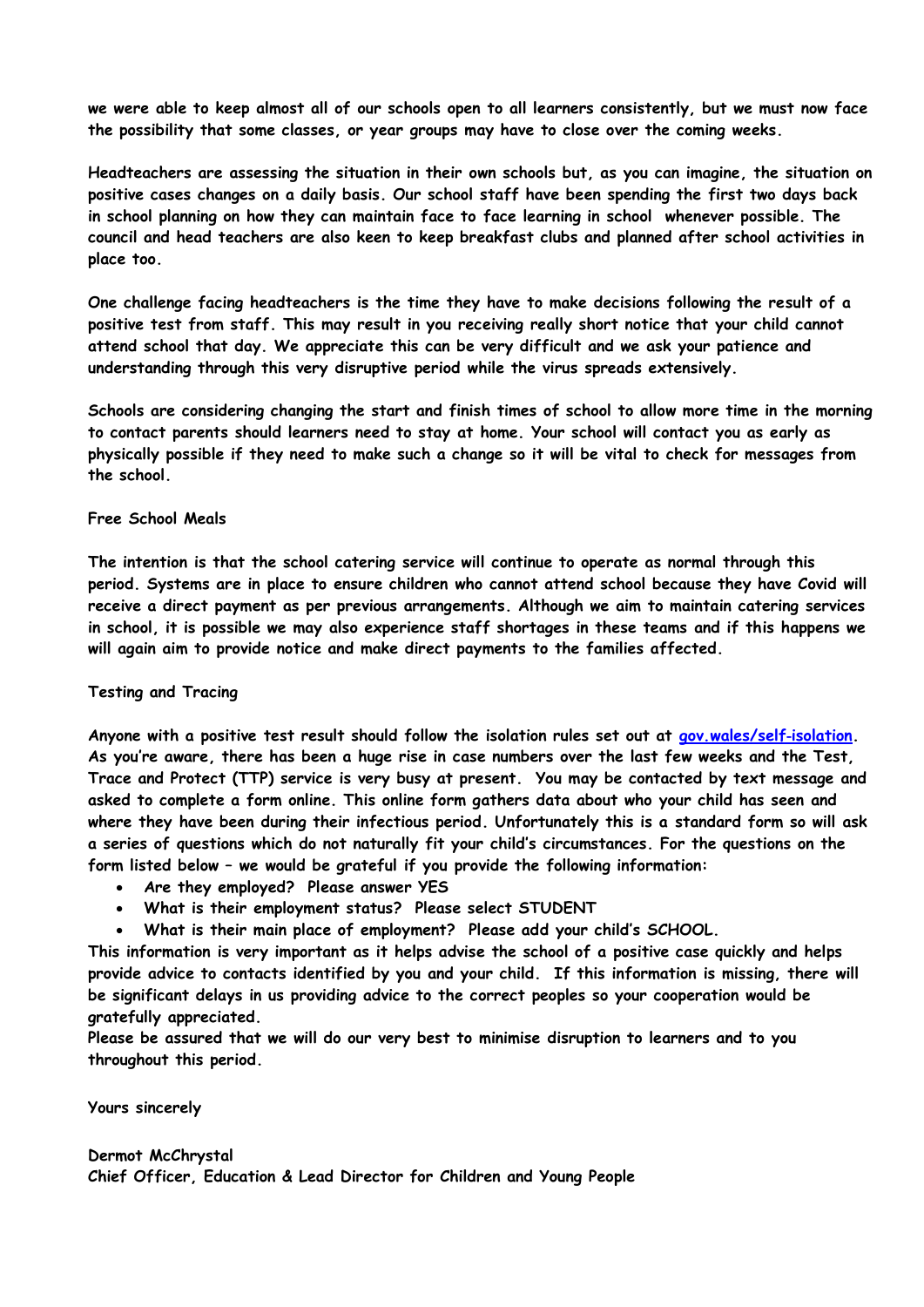# **Risk Assessment Covid 19**

A copy of our current Covid 19 Risk Assessment is available on our website under the information zone tab.

# **Election of Parent Governor**

We are looking to appoint a Parent Governor to our Governing Body, if you would like to apply, please contact school by Friday 14<sup>th</sup> January and we will send you the relevant form to complete.

# **Help with Fuel Costs**

**The Welsh Government have recently announced a one-off payment of £100 to help families towards the fuel cost they have to pay.** 

**The scheme is open to households where one member is in receipt of certain welfare benefits. They must have been claiming these benefits at any time between 1 December 2021 and 31 January 2022.**

**The benefits are**

- **Income Support**
- **Income Based Job Seekers Allowance**
- **Income Related Employment and Support Allowance**
- **Universal Credit**
- **Working Tax Credits**
- **Either you or your partner must also be responsible for paying the energy bills for the property.**
- **Only one payment per household can be paid.**

**To receive the payment an application form must be completed online by following the link below -**

**[https://iweb.itouchvision.com/portal/fp=customer:category\\_link:::::CUID,LANG:D0FFE45602](https://eur03.safelinks.protection.outlook.com/?url=https%3A%2F%2Fiweb.itouchvision.com%2Fportal%2Ff%3Fp%3Dcustomer%3Acategory_link%3A%3A%3A%3A%3ACUID%2CLANG%3AD0FFE45602CC1C02631CE05433A140C1A8C014E1%2CEN%26P_LANG%3Den&data=04%7C01%7Cgarntegschool.office%40torfaen.gov.uk%7C8a19f36e3aae4f73be1008d9ba33812a%7C2c4d0079c52c4bb3b3cad8eaf1b6b7d5%7C0%7C0%7C637745552634570697%7CUnknown%7CTWFpbGZsb3d8eyJWIjoiMC4wLjAwMDAiLCJQIjoiV2luMzIiLCJBTiI6Ik1haWwiLCJXVCI6Mn0%3D%7C3000&sdata=d8OwtLYbjPZ18%2BPK3%2F71I3l8ALc0nWEt7v0kIH%2BnK5Y%3D&reserved=0) [CC1C02631CE05433A140C1A8C014E1,EN&P\\_LANG=en](https://eur03.safelinks.protection.outlook.com/?url=https%3A%2F%2Fiweb.itouchvision.com%2Fportal%2Ff%3Fp%3Dcustomer%3Acategory_link%3A%3A%3A%3A%3ACUID%2CLANG%3AD0FFE45602CC1C02631CE05433A140C1A8C014E1%2CEN%26P_LANG%3Den&data=04%7C01%7Cgarntegschool.office%40torfaen.gov.uk%7C8a19f36e3aae4f73be1008d9ba33812a%7C2c4d0079c52c4bb3b3cad8eaf1b6b7d5%7C0%7C0%7C637745552634570697%7CUnknown%7CTWFpbGZsb3d8eyJWIjoiMC4wLjAwMDAiLCJQIjoiV2luMzIiLCJBTiI6Ik1haWwiLCJXVCI6Mn0%3D%7C3000&sdata=d8OwtLYbjPZ18%2BPK3%2F71I3l8ALc0nWEt7v0kIH%2BnK5Y%3D&reserved=0)**

**If they do not have access to the internet, then it can be completed over the phone by calling our Customer Care team on 01459 766570 or 01495 766430 but we are urging people to apply online due to the amount of applications we anticipate receiving.**

**Applications open on 13th December 2021. All applications must be received before the 18 February 2022. Payments for successful applications will be made from January through to end of March 2022.**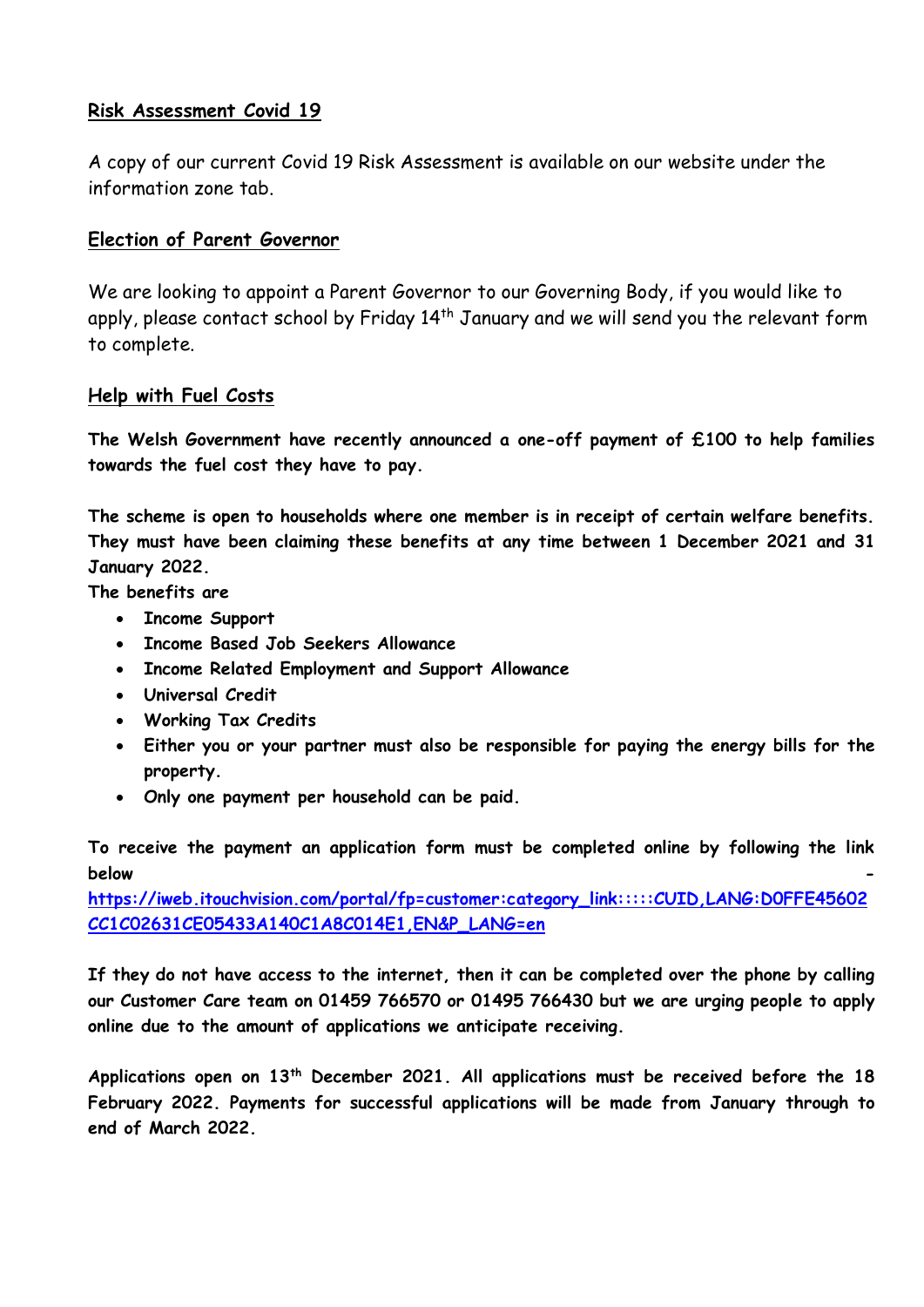**We have already received a few applications so if parents have already applied on-line they do not need to reapply**

**Please note that the parents do not need to be in receipt of Free School Meals to qualify for this payment just one of the benefits listed above for the period in question.**

# **Gwent Music**

Gwent Music sessions for Guitar and will re-commence and Brass sessions will also take place on Thursday 13<sup>th</sup> January for pupils registered. If your child receives this provision, please remind them to bring in their instruments into school on Wednesday ready for their sessions on Thursday.

### **Happen Survey**

In January pupils in years 4,5 and 6 will be asked to complete a short survey on their health and well-being as part of our primary school health network – HAPPEN [\(www.happen](https://eur03.safelinks.protection.outlook.com/?url=http%3A%2F%2Fwww.happen-wales.co.uk%2F&data=04%7C01%7CLinda.Davies%40torfaen.gov.uk%7Ccba7c9cdf62f4c6b03dd08d9b64fe66e%7C2c4d0079c52c4bb3b3cad8eaf1b6b7d5%7C0%7C0%7C637741276539056152%7CUnknown%7CTWFpbGZsb3d8eyJWIjoiMC4wLjAwMDAiLCJQIjoiV2luMzIiLCJBTiI6Ik1haWwiLCJXVCI6Mn0%3D%7C3000&sdata=OXBHW4wW2Ip9c6bKQ%2FhQNte7Mfel5tXdib5spxY6mPo%3D&reserved=0)[wales.co.uk\)](https://eur03.safelinks.protection.outlook.com/?url=http%3A%2F%2Fwww.happen-wales.co.uk%2F&data=04%7C01%7CLinda.Davies%40torfaen.gov.uk%7Ccba7c9cdf62f4c6b03dd08d9b64fe66e%7C2c4d0079c52c4bb3b3cad8eaf1b6b7d5%7C0%7C0%7C637741276539056152%7CUnknown%7CTWFpbGZsb3d8eyJWIjoiMC4wLjAwMDAiLCJQIjoiV2luMzIiLCJBTiI6Ik1haWwiLCJXVCI6Mn0%3D%7C3000&sdata=OXBHW4wW2Ip9c6bKQ%2FhQNte7Mfel5tXdib5spxY6mPo%3D&reserved=0). They will be asked questions such as how active they are, how well they can concentrate, what activities they would like to try in school and how happy they are in school and with their friends. The results will be used to ensure that our pupils are healthy, happy, confident individuals.

### [https://happen-wales.co.uk/information-sheet/](https://eur03.safelinks.protection.outlook.com/?url=https%3A%2F%2Fhappen-wales.co.uk%2Finformation-sheet%2F&data=04%7C01%7CLinda.Davies%40torfaen.gov.uk%7Ccba7c9cdf62f4c6b03dd08d9b64fe66e%7C2c4d0079c52c4bb3b3cad8eaf1b6b7d5%7C0%7C0%7C637741276539066123%7CUnknown%7CTWFpbGZsb3d8eyJWIjoiMC4wLjAwMDAiLCJQIjoiV2luMzIiLCJBTiI6Ik1haWwiLCJXVCI6Mn0%3D%7C3000&sdata=B1HtoQdy5coc70gbKZYChWvYK3bUxoGx6tKzs%2FRqSPo%3D&reserved=0)

Information about this survey can be found in the links above. If you **do not** wish your child to take part in the survey, please complete the form and return it as indicated within the information sheet.

We look forward to hearing your children's views.

| <b>Foundation Phase</b> |                                                   | Key Stage 2                 |                      |
|-------------------------|---------------------------------------------------|-----------------------------|----------------------|
| Class                   | Pupil of the Week                                 | Class                       | Pupil of the<br>Week |
| Nursery - Mrs Attewell  | All of our rising 3's<br>for settling in so well. | Class 7 - Miss Williams     | Charlie              |
| Class 1 - Mrs Ngwenya   | Mason                                             | Class 8 - Miss Bones        | Eli                  |
| Class 2 - Miss Brooks   | Lewis                                             | Class 9 - Mrs Lewis         | Jacob                |
| Class 3 - Mr Key        | Jacob C                                           | Class 10 - Miss Paske       | Sophia               |
| Class 4 - Miss Brown    | Jake W and Tomos P                                | Class 11 - Mrs Rogers       | Logan, Florence      |
| Class 5 - Mrs Lee       | Leo T                                             | Class 12 - Mrs Messore      | Mali                 |
| Class 6 - Miss Carroll  | Aniyah                                            | Class 13 - Mrs Parker-Evans | Libbie               |
|                         |                                                   | Class 14 - Mr Phillips      | Chelsea              |

# **Pupil of the week in classes**